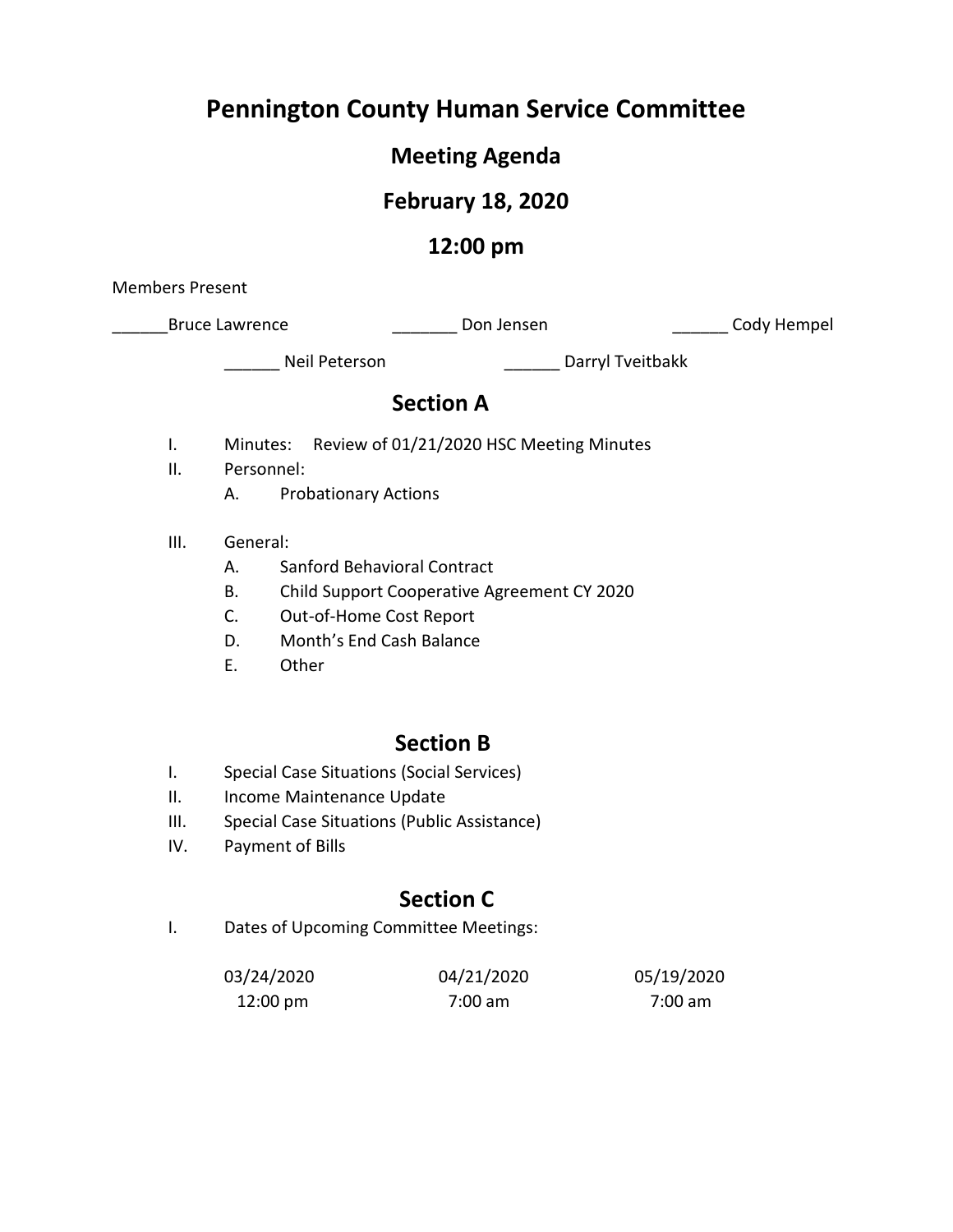A regular meeting of the Pennington County Human Service Committee was held at 12:00 pm, January 21, 2020, at Pennington County Human Services.

COMMITTEE MEMBERS PRESENT:

Bruce Lawrence Cody Hempel Don Jensen Neil Peterson

#### STAFF MEMBERS PRESENT:

Julie Sjostrand, Director Scott Sommers Maureen Monson Charles Lundgren

COMMITTEE RE-ORGANIZATION: Elections for CY 2020 Committee Chair and Vice-Chair were conducted. Commissioner Tveitbakk was elected Committee Chair and Commissioner Jensen was elected Committee Vice- Chair.

#### **SECTION A**

#### I. MINUTES:

A. The December 17, 2019, Human Service Committee Meeting Minutes were electronically posted for review. Noting no corrections or changes, a recommendation was made to forward the Minutes to the Consent Agenda.

#### II. PERSONNEL:

- A. Kelsey Sorgaard, Office Support Specialist is scheduled to complete probation on 02/26/2020. Kelsey is meeting position expectations and is successfully fulfilling job responsibilities. The Director recommends Ms. Sorgaard be granted permanent status upon completion of the 6-month period. Upon conclusion of this presentation a recommendation was made to forward this item to the Consent Agenda.
- B. The Director presented a request to post, interview and hire for the Financial Assistance Supervisor vacancy. Upon conclusion of this presentation a recommendation was made to forward this item to the Consent Agenda.

#### III. GENERAL:

A. The CY 2020 Clinic Behavioral/Community -Based Services Purchase of Services Agreement between Sanford Behavioral Health Center and Pennington County Human Services was presented for consideration. Upon conclusion of the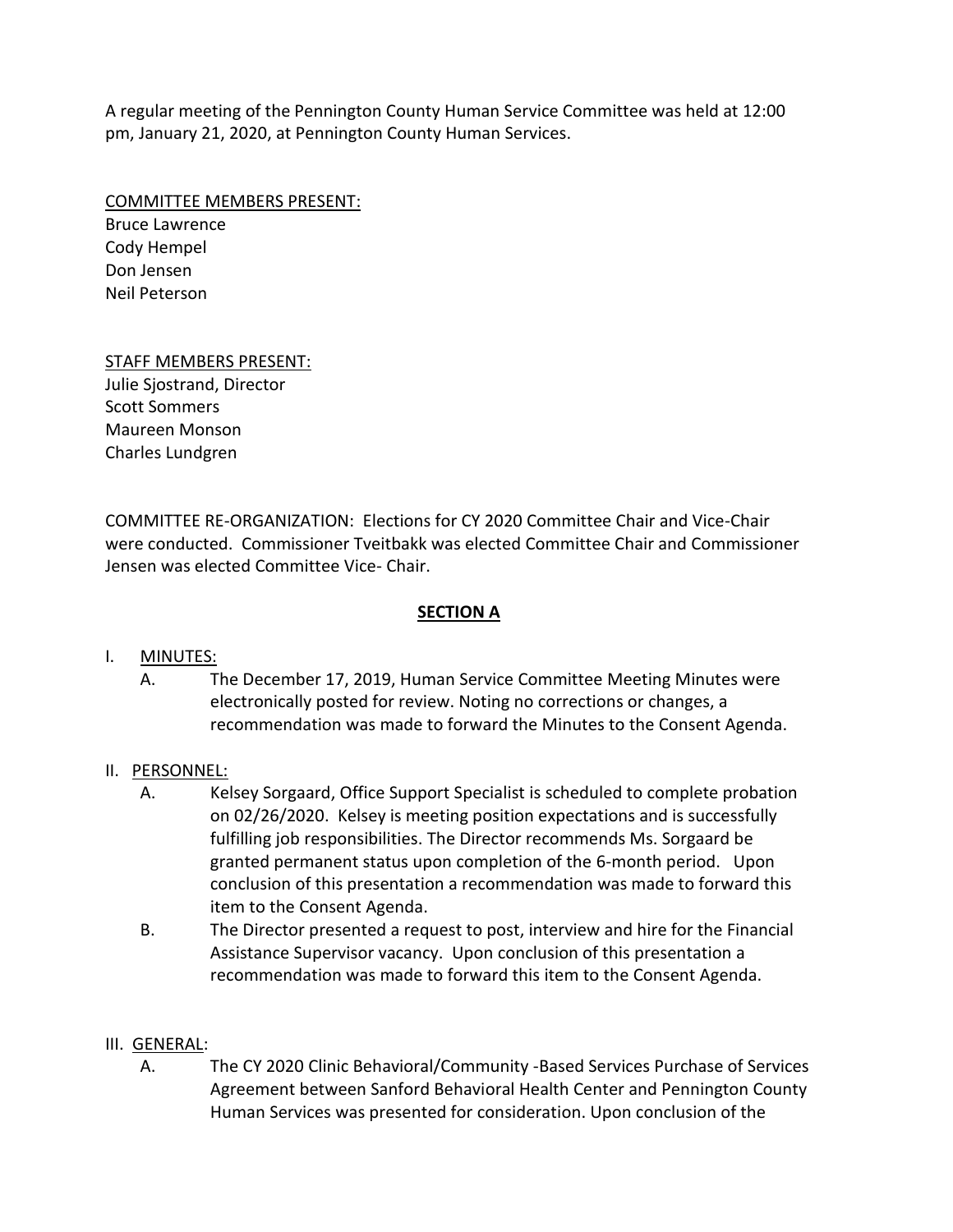presentation a recommendation was made to forward this item to the Consent Agenda.

- B. The CY 2020 Residential Services Purchase of Services Agreement between Sanford Behavioral Health Center and Pennington County Human Services was presented for consideration. Upon conclusion of the presentation a recommendation was made to forward this item to the Consent Agenda.
- C. The Director informed Committee members of recent discussions with Sanford Health regarding the CY 2020 Temporary Confinement and CD Assessment services. The Director also requested an extension of the current CY 2019 service agreement until a new agreement is established. Upon conclusion of the presentation a recommendation was made to forward this item to the Consent Agenda.
- D. Agency Financial Eligibility Workers presented to the committee information on their roles and responsibilities that they fulfill in serving the elderly and Health Care Plans in Pennington County.
- E. The Out-of-Home Cost Report through December 2019 was presented for Review.
- F. Month's end cash balance for December 2019 stand at \$3,606,171.73

#### **SECTION B**

- I. No Social Service cases were presented for special case review.
- II. The Director presented the Emergency Assistance/Emergency General Assistance December 2019 report of activity. The Director also reported the Income Maintenance open case count stands at 1,741.
- III. No Income Maintenance cases were presented for special case consideration.
- IV. A listing of bills presented for payment was reviewed. A recommendation for payment of the bills was forwarded to the Consent Agenda.

#### **SECTION C**

Be it resolved that the foregoing record is a true and accurate recording of the official actions and recommendations of the Human Service Committee for Pennington County and, as such, constitutes the official minutes thereof.

Chair: \_\_\_\_\_\_\_\_\_\_\_\_\_\_\_\_\_\_\_\_\_\_\_\_\_\_

Attest:

NEXT COMMITTEE MEETING: February 18, 2020, at 12:00 p.m.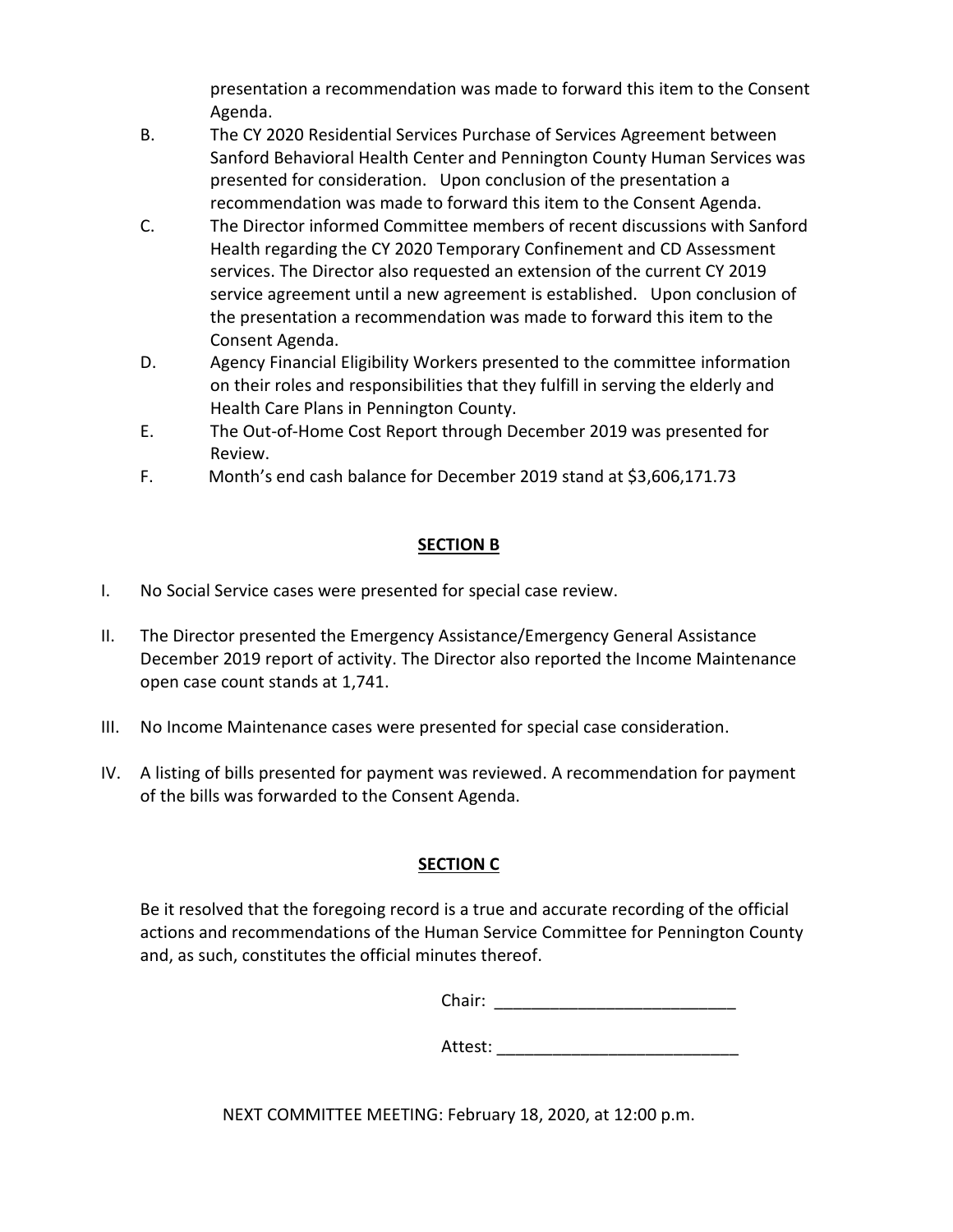|                         |                     | January                 | February                  | March            | April                    | May                           | June                 | July                   | August             | September               | October            | November                      | December       | <b>YTD</b>       | 2019                | Change     |
|-------------------------|---------------------|-------------------------|---------------------------|------------------|--------------------------|-------------------------------|----------------------|------------------------|--------------------|-------------------------|--------------------|-------------------------------|----------------|------------------|---------------------|------------|
| Expense                 |                     | 2020                    | 2020                      | 2020             | 2020                     | 2020                          | 2020                 | 2020                   | 2020               | 2020                    | 2020               | 2020                          | 2020           |                  |                     |            |
| Foster Care             | $\frac{1}{2}$       | 4,639.68 \$             | $-5$                      | $-5$             | $-5$                     | $-5$                          | $-5$                 | $-5$                   | $-5$               | $-5$                    | $-5$               | $-5$                          | $\sim$ \$      | 4,639.68 \$      | 54,638.36           | $-91.5%$   |
| Rule 4                  | \$                  | $-5$                    | $-5$                      | S.<br>$\sim$     | $-5$                     | $-5$                          | $\sim$               | 0 <sup>5</sup>         | \$<br>$\sim$       | $-5$                    | $-5$               | \$<br>$\sim$                  | $-5$           | $-5$             | 6,957.00            | $-100.0%$  |
| Rule 8                  | - Ś                 | - Ś<br>$\sim$           | $-5$                      | $\sim$<br>- S    | $-5$                     | $\mathsf{S}$<br>$\sim$        | $-5$                 | $-5$                   | - \$<br>$\sim$     | $\sim$<br>- S           | $-5$               | S.<br>$\sim$                  | - \$           | $-5$             | 597.00              | $-100.0\%$ |
| Rule 5                  | - Ś                 | $\sim$                  | $-5$                      | - \$<br>$\sim$   | - \$<br>$\sim$           | - \$<br>$\sim$                | $\sim$<br>$\sim$     | $-5$                   | - Ś<br>$\sim$      | $\sim$<br>- S           | - \$<br>$\sim$     | - Ś<br>$\sim$                 | $-5$           | $-5$             | 22,922.56           | $-100.0\%$ |
| Corrections             | -Ś                  | 19,148.00               | $-5$                      | S.<br>$\sim$     | $-5$                     | s.<br>$\sim$                  | $-5$                 | $-5$                   | - \$<br>$\sim$     | S.<br>$\sim$            | - \$               | -Ś<br>$\sim$                  | $-5$           | 19,148.00 \$     | 131,450.00          | $-85.4%$   |
| Adoption Aid            | -S                  | \$<br><b>Contract</b>   | $-5$                      | \$<br>$\sim$     | s.<br><b>Service</b>     | - \$<br>$\sim$                | $\sim$<br>$\sim 100$ | - Ś<br><b>Contract</b> | - Ś<br>$\sim$      | - \$<br>$\sim$          | - \$               | - Ś<br>$\sim$                 | $\sim$ \$      | $-5$             | 2,731.58            | $-100.0\%$ |
| Totals                  | s.                  | 23,787.68 \$            | $-5$                      | $-5$             | $-5$                     | $-5$                          | $-5$                 | $-5$                   | $-5$               | $-5$                    | $-5$               | $-5$                          | $-5$           | $23,787.68$ \$   | 219,296.50          | $-89.2%$   |
| Revenue                 |                     |                         |                           |                  |                          |                               |                      |                        |                    |                         |                    |                               |                |                  |                     |            |
| Reimburse               | - Ś                 | - \$<br>$\sim 10^{-11}$ | $-5$                      | $-5$             | $-5$                     | $-5$                          | $-5$                 | $-5$                   | $-5$               | $-5$                    | $-5$               | $-5$                          | $-5$           | $-5$             | 6,424.78            | $-100.0%$  |
| <b>MH Recovery</b>      |                     | s.<br>$\sim$            | $-5$                      | \$<br>$\sim$     | $-5$                     | $-5$                          | $\sim$<br>$\sim$     | $-5$                   | \$<br>$\sim$       | $\mathsf{S}$<br>$\sim$  | $-5$               | $\ddot{\mathsf{s}}$<br>$\sim$ | $-5$           | $-5$             | $\sim$              | #DIV/0!    |
| <b>4E Recovery</b>      |                     | - \$<br>$\sim$          | $\sim$<br>$\sim 10^{-11}$ | - \$<br>$\sim$   | $\sim$<br><b>Service</b> | $\ddot{\mathsf{s}}$<br>$\sim$ | $\sim$<br>$\sim$     | $\sim$                 | -\$                | - \$<br>$\sim$          | $\sim$             | -\$                           | - \$           | $-5$             | 10,128.00           | $-100.0%$  |
| <b>NFC Settlement</b>   |                     |                         |                           |                  |                          |                               |                      |                        |                    |                         |                    |                               | -\$            | $-5$             | $\sim$              |            |
| Totals                  | - S                 | s.<br>$\sim$            | - Ś<br>$\sim$             | - Ś<br>$\sim$    | - \$<br>$\sim$           | - \$<br>$\sim$                | - Ś<br>$\sim$        | $-5$                   | \$<br>$\sim$       | $\sim$<br>- \$          | - \$<br>$\sim$     | - \$<br>$\sim$                | - \$           | $-5$<br>- \$     | 16,552.78<br>$\sim$ | $-100.0\%$ |
| Net Expense             | - S                 | 23,787.68 \$            | $-5$                      | $-$ \$           | $-5$                     | $-5$                          | $-$ \$               | $-5$                   | $-5$               | $-5$                    | $-5$               | $-5$                          | $-5$           | 23,787.68 \$     | 202,743.72          | $-88.3%$   |
|                         |                     |                         |                           |                  |                          |                               |                      |                        |                    |                         |                    |                               |                |                  |                     |            |
| 2019 Totals             | $\ddot{\mathsf{s}}$ | 20,488.08 \$            | 14,398.54 \$              | 18,389.66 \$     | 18,870.82 \$             | 18,361.32 \$                  | 20,815.17 \$         | 18,634.30 \$           | 13,204.44 \$       | 10,724.29 \$            | 13,159.48 \$       | 18,162.97 \$                  | 17,534.65      |                  |                     |            |
| YTD Change              | S.                  | $3,299.60$ \$           | $(11,098.94)$ \$          | $(29,488.60)$ \$ | $(48,359.42)$ \$         | $(66,720.74)$ \$              | $(87,535.91)$ \$     | $(106, 170.21)$ \$     | $(119, 374.65)$ \$ | $(130,098.94)$ \$       | $(143, 258.42)$ \$ | $(161, 421.39)$ \$            | (178, 956.04)  |                  |                     |            |
|                         |                     |                         |                           |                  |                          |                               |                      |                        |                    |                         |                    |                               |                |                  |                     |            |
|                         |                     | 2019                    | 2019                      | 2019             | 2019                     | 2019                          | 2019                 | 2019                   | 2019               | 2019                    | 2019               | 2019                          | 2019           |                  |                     |            |
|                         |                     | January                 | February                  | March            | April                    | May                           | June                 | July                   | August             | September               | October            | November                      | December       | <b>YTD</b>       |                     |            |
| Expense                 |                     |                         |                           |                  |                          |                               |                      |                        |                    |                         |                    |                               |                |                  |                     |            |
|                         | \$                  | 7,196.74 \$             | $3,233.92$ \$             | 4,614.70         | 4346.82                  | 4591.2                        | 5498.49              | 3297.66                | 6121.44            | 3242.29                 | 4301.48            | 3225.97                       | 4967.65 \$     | 54,638.36        |                     |            |
| Foster Care             |                     |                         |                           |                  |                          |                               |                      |                        |                    |                         |                    |                               |                |                  |                     |            |
| Rule 4                  | \$                  | $-5$                    | 2,396.30 \$               | 2,164.40         | 2396.3                   | $\mathbf 0$                   | $\mathbf 0$          |                        | $\mathbf{0}$       | $\overline{\mathbf{0}}$ | 0                  | $\mathbf 0$                   | 0 <sup>5</sup> | 6,957.00         |                     |            |
| Rule 8                  |                     | \$                      | $-5$                      | $\sim 10^{-11}$  |                          | 597                           | $\mathbf 0$          |                        | $\Omega$           | $\overline{\mathbf{0}}$ | $\mathbf 0$        |                               | 0 <sup>5</sup> | 597.00           |                     |            |
| Rule 5                  | - Ś                 | 4,367.51 \$             | 4,420.29                  | 4122.4           |                          | $\Omega$                      | 1030.68              | 8981.64                |                    |                         |                    |                               | 0 <sup>5</sup> | 22,922.56        |                     |            |
| Corrections             | - Ś                 | $9,815.00$ \$           | 10,445.00 \$              | 8,400.00         | 10662                    | 15295                         | 14796                | 8060                   | 8502               | 7482                    | 9002               | 14937                         | 14054 \$       | 131,450.00       |                     |            |
| <b>Adoption Aid</b>     | -\$                 | $\sim 100$              |                           |                  | 2377.58                  |                               | 354                  |                        |                    |                         |                    |                               | 0 <sup>5</sup> | 2,731.58         |                     |            |
| Totals                  | $\mathsf{S}$        | 21,379.25 \$            | 20,495.51 \$              | 19,301.54 \$     | 19,782.70 \$             | 20,483.20 \$                  | 21,679.17 \$         | 20,339.30 \$           | 14,623.44 \$       | 10,724.29 \$            | 13,303.48 \$       | 18,162.97 \$                  | $19,021.65$ \$ | 219,296.50       |                     |            |
| Revenue                 |                     |                         |                           |                  |                          |                               |                      |                        |                    |                         |                    |                               |                |                  |                     |            |
|                         | \$                  | 891.17 \$               | $923.97$ \$               | 911.88 \$        | $911.88 \; \;$ \$        | 72.88 \$                      | 864.00 \$            | 1,705.00 \$            | $-5$               | $-5$                    | 144.00 \$          | $-5$                          |                | 6,424.78         |                     |            |
| Reimburse               |                     |                         |                           |                  |                          |                               |                      |                        |                    |                         |                    |                               | $-5$           |                  |                     |            |
| MH Recovery             |                     | \$                      | $\sim$                    |                  |                          |                               |                      |                        |                    |                         |                    |                               | s.             | $\sim$ $-$       |                     |            |
| 4E Recovery             |                     | -\$                     | 5,173.00                  |                  | $\frac{1}{2}$            | 2,049.00                      | \$                   | -S<br><b>Contract</b>  | 1,419.00           |                         |                    | $-5$                          | 1,487.00 \$    | 10,128.00        |                     |            |
| <b>NFC Sewettlement</b> |                     |                         |                           |                  |                          |                               |                      |                        |                    |                         |                    |                               | - S            | $\sim$ 100 $\pm$ |                     |            |
| Totals                  | s.                  | 891.17 \$               | $6,096.97$ \$             | $911.88 \quad $$ | $911.88 \quad $$         | $2,121.88$ \$                 | 864.00 \$            | $1,705.00$ \$          | $1,419.00$ \$      | $-5$                    | 144.00 \$          | $-5$                          | 1,487.00 \$    | 16,552.78        |                     |            |
|                         |                     |                         |                           |                  |                          |                               |                      |                        |                    |                         |                    |                               | $\mathbf 0$    |                  |                     |            |
| Net Expense             | $\ddot{\mathsf{s}}$ | 20,488.08 \$            | 14,398.54 \$              | 18,389.66 \$     | 18,870.82 \$             | 18,361.32 \$                  | 20,815.17 \$         | 18,634.30 \$           | 13,204.44 \$       | 10,724.29 \$            | 13,159.48 \$       | 18,162.97 \$                  | 17,534.65 \$   | 202,743.72       |                     |            |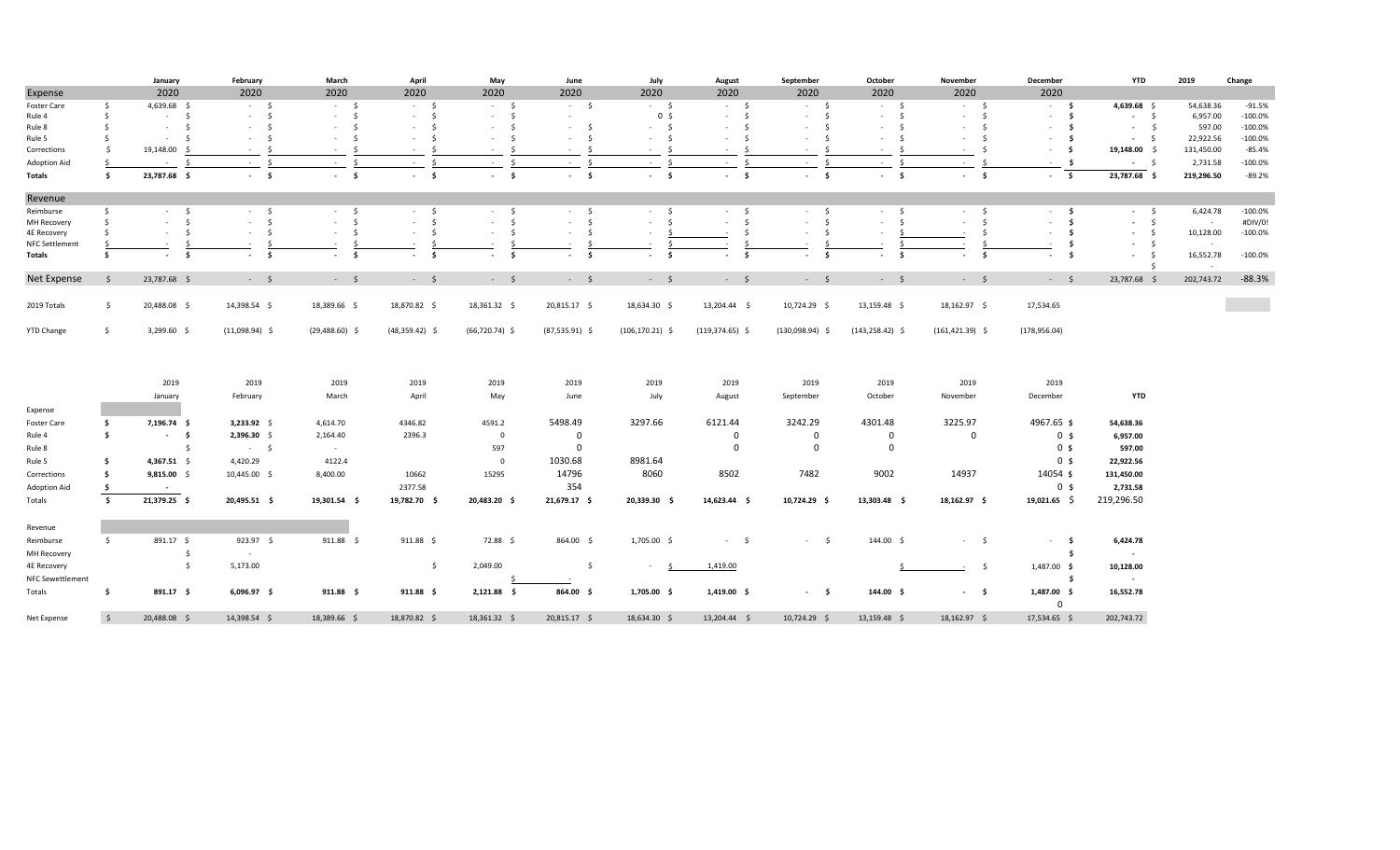|                              |                          |                      |                      |                      |                      | <b>Pennington County Human Services</b><br>2020 Active Cases by Program<br>Income Maintenance Unit |                    |                      |                      |                      |                      |                      |                      |
|------------------------------|--------------------------|----------------------|----------------------|----------------------|----------------------|----------------------------------------------------------------------------------------------------|--------------------|----------------------|----------------------|----------------------|----------------------|----------------------|----------------------|
|                              |                          |                      |                      |                      |                      |                                                                                                    |                    |                      |                      |                      |                      |                      |                      |
|                              | Jan                      | Feb                  | <b>Mar</b>           | Apr                  | VaN                  | Jun                                                                                                | $\overline{5}$     | Aug                  | Sep                  | Oct                  | Nov                  | Dec                  |                      |
| Cash                         |                          |                      |                      |                      |                      |                                                                                                    |                    |                      |                      |                      |                      |                      |                      |
| MFIP                         | 39                       |                      |                      |                      |                      |                                                                                                    |                    |                      |                      |                      |                      |                      |                      |
| <b>DWP</b>                   | $\overline{4}$           |                      |                      |                      |                      |                                                                                                    |                    |                      |                      |                      |                      |                      |                      |
| $\Im$                        | 42                       |                      |                      |                      |                      |                                                                                                    |                    |                      |                      |                      |                      |                      |                      |
| <b>GRH</b>                   | 45                       |                      |                      |                      |                      |                                                                                                    |                    |                      |                      |                      |                      |                      |                      |
| <b>MSA</b>                   | 55                       |                      |                      |                      |                      |                                                                                                    |                    |                      |                      |                      |                      |                      |                      |
| EA                           | $\circ$                  |                      |                      |                      |                      |                                                                                                    |                    |                      |                      |                      |                      |                      |                      |
| EGA                          | $\overline{\phantom{0}}$ |                      |                      |                      |                      |                                                                                                    |                    |                      |                      |                      |                      |                      |                      |
| <b>TOTAL</b>                 | 186                      | $\overline{\bullet}$ | $\overline{\bullet}$ |                      | $\overline{\bullet}$ | $\overline{\bullet}$                                                                               | $\circ$            | $\overline{\bullet}$ | $\overline{\bullet}$ | $\overline{\bullet}$ | $\bullet$            | $\circ$              | $\bullet$            |
|                              |                          |                      |                      |                      |                      |                                                                                                    |                    |                      |                      |                      |                      |                      |                      |
| Food                         |                          |                      |                      |                      |                      |                                                                                                    |                    |                      |                      |                      |                      |                      |                      |
| <b>SNAP</b>                  | 484                      |                      |                      |                      |                      |                                                                                                    |                    |                      |                      |                      |                      |                      |                      |
| <b>TOTAL</b>                 | 484                      | $\overline{\bullet}$ | $\overline{\bullet}$ |                      | $\circ$              | $\overline{\bullet}$                                                                               | $\circ$            | $\overline{\bullet}$ | $\bullet$            | $\circ$              | $\circ$              | $\bullet$            | $\overline{\bullet}$ |
|                              |                          |                      |                      |                      |                      |                                                                                                    |                    |                      |                      |                      |                      |                      |                      |
| <b>Health Care</b>           |                          |                      |                      |                      |                      |                                                                                                    |                    |                      |                      |                      |                      |                      |                      |
| MA (MAXIS)                   | 514                      |                      |                      |                      |                      |                                                                                                    |                    |                      |                      |                      |                      |                      |                      |
| <b>IMD</b>                   | $\triangleright$         |                      |                      |                      |                      |                                                                                                    |                    |                      |                      |                      |                      |                      |                      |
| <b>QMB</b>                   | 238                      |                      |                      |                      |                      |                                                                                                    |                    |                      |                      |                      |                      |                      |                      |
| <b>SLMB</b>                  | 62                       |                      |                      |                      |                      |                                                                                                    |                    |                      |                      |                      |                      |                      |                      |
| $\overline{CI}$ -1           | $\frac{\infty}{2}$       |                      |                      |                      |                      |                                                                                                    |                    |                      |                      |                      |                      |                      |                      |
| MA (METS/MNsure)             | 778                      |                      |                      |                      |                      |                                                                                                    |                    |                      |                      |                      |                      |                      |                      |
| MCRE (METS)                  | 45                       |                      |                      |                      |                      |                                                                                                    |                    |                      |                      |                      |                      |                      |                      |
| TOTAL                        | 1,662                    | $\overline{\bullet}$ | $\overline{\circ}$   |                      | $\bullet$            | $\overline{\bullet}$                                                                               | $\bullet$          | $\bullet$            | $\overline{\bullet}$ | $\bullet$            | $\overline{\bullet}$ | $\circ$              | $\bullet$            |
|                              |                          |                      |                      |                      |                      |                                                                                                    |                    |                      |                      |                      |                      |                      |                      |
| <b>Total Active Programs</b> |                          |                      |                      |                      |                      |                                                                                                    |                    |                      |                      |                      |                      |                      |                      |
|                              | 2,332                    | $\overline{\bullet}$ |                      | $\overline{\circ}$   | $\circ$              | $\circ$                                                                                            | $\bullet$          | $\overline{\bullet}$ | $\overline{\bullet}$ | $\overline{\bullet}$ | $\overline{\bullet}$ | $\circ$              | $\overline{\bullet}$ |
|                              |                          |                      |                      |                      |                      |                                                                                                    |                    |                      |                      |                      |                      |                      |                      |
| <b>Total Active Cases</b>    | 1.774                    | $\overline{\circ}$   |                      | $\overline{\bullet}$ | $\overline{\bullet}$ | $\overline{\circ}$                                                                                 | $\overline{\circ}$ | $\overline{\circ}$   | $\overline{\bullet}$ | $\overline{\bullet}$ | $\overline{\circ}$   | $\overline{\bullet}$ | $\overline{\bullet}$ |
|                              |                          |                      |                      |                      |                      |                                                                                                    |                    |                      |                      |                      |                      |                      |                      |

 $\bar{\chi}$ 

 $\frac{1}{2}$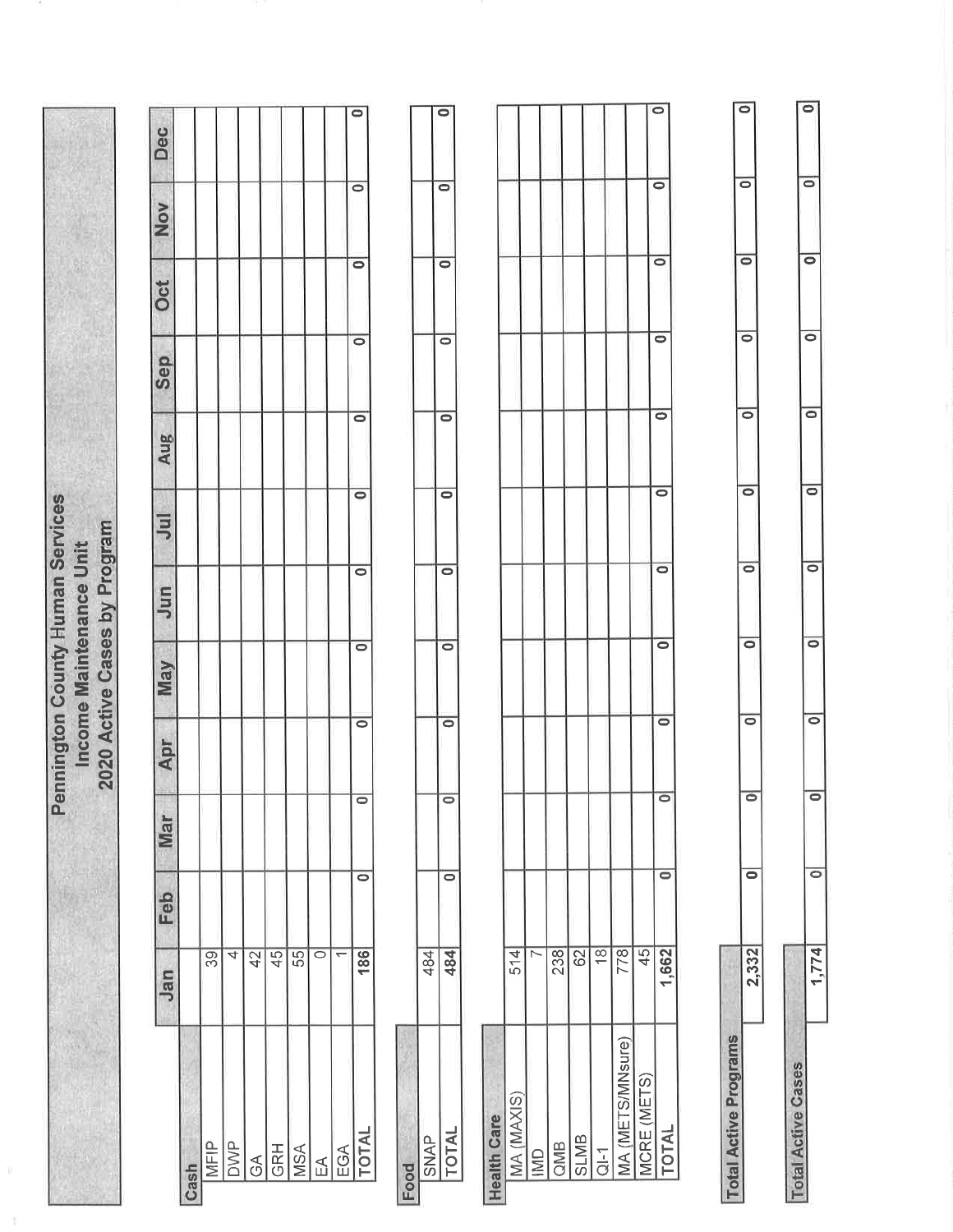**Pennington County Human Services** Income Maintenance Unit Active Cases by Program  $Jan-20$ 

| ash                            | # Cases         | ##in HH    strack #  HH   ## |                |                                        |
|--------------------------------|-----------------|------------------------------|----------------|----------------------------------------|
| <b>AFIP</b>                    | 39              | 103                          | 35             | 68 Minnesota Family Investment Program |
| aviv                           |                 |                              |                | Diversionary Work Program              |
| $\mathop{\mathsf{A}}\nolimits$ | $\overline{4}$  | $42 \,$                      | $\overline{4}$ | <b>J</b> General Assistance            |
| <b>GRH</b>                     | 45 <sup>1</sup> | 45                           | 45             | Group Residential Housing              |
| ASA                            | 55              | 56                           | 56             | <b>IMinnesota Supplement Aid</b>       |
|                                |                 |                              |                | <b>JEmergency Assistance</b>           |
| $rac{1}{2}$                    |                 |                              |                | <b>I Emergency General Assistance</b>  |
| <b>INTO</b>                    | 186             | 253                          | 183            |                                        |

| יינו הייתו הייתה הייתה הייתה הייתה הייתה הייתה הייתה הייתה הייתה הייתה הייתה הייתה הייתה הייתה הייתה הייתה היי<br>תוכנית הייתה הייתה הייתה הייתה הייתה הייתה הייתה הייתה הייתה הייתה הייתה הייתה הייתה הייתה הייתה הייתה הייתה |             |             |          |                        |
|--------------------------------------------------------------------------------------------------------------------------------------------------------------------------------------------------------------------------------|-------------|-------------|----------|------------------------|
|                                                                                                                                                                                                                                | X<br>١<br>1 | t<br>ا<br>د | 536<br>ĺ | Í<br>こくくらくもく<br>Ğ<br>Ò |
| $\frac{1}{2}$                                                                                                                                                                                                                  | ֧֢֖֚֚֚֬֝֬   |             |          |                        |

| <b>Health Care</b>        |                 |       |     |    |                                                                  |
|---------------------------|-----------------|-------|-----|----|------------------------------------------------------------------|
| MA (MAXIS)                | 514             | 524   | 439 |    | 85 Medical Assistance                                            |
| $\subseteq$               |                 |       |     |    | <b>Institute for Mental Disease</b>                              |
| <b>SINE</b>               | 238             | 238   | 238 |    | Cualified Medicare Beneficiary (Medicare Savings Program)        |
| <b>SLMB</b>               | $\overline{62}$ | 66    | 65  |    | LService Limited Medicare Beneficiary (Medicare Savings Program) |
| $\frac{1}{10}$            | ∞               |       |     |    | IQI-1 (Medicare Savings Program                                  |
| <b>JA (METS/MNSure)</b>   | 78              | 1,568 |     |    | Medical Assistance (as of                                        |
| <b><i>MCRE (METS)</i></b> |                 |       |     |    | MinnesotaCare (as of                                             |
| <b>INTOT</b>              | .662            | 2,493 | 769 | 86 |                                                                  |
|                           |                 |       |     |    |                                                                  |

| <b>FROOD</b><br>ì               |  |
|---------------------------------|--|
| CACEC<br><b>CONTRACTOR</b><br>l |  |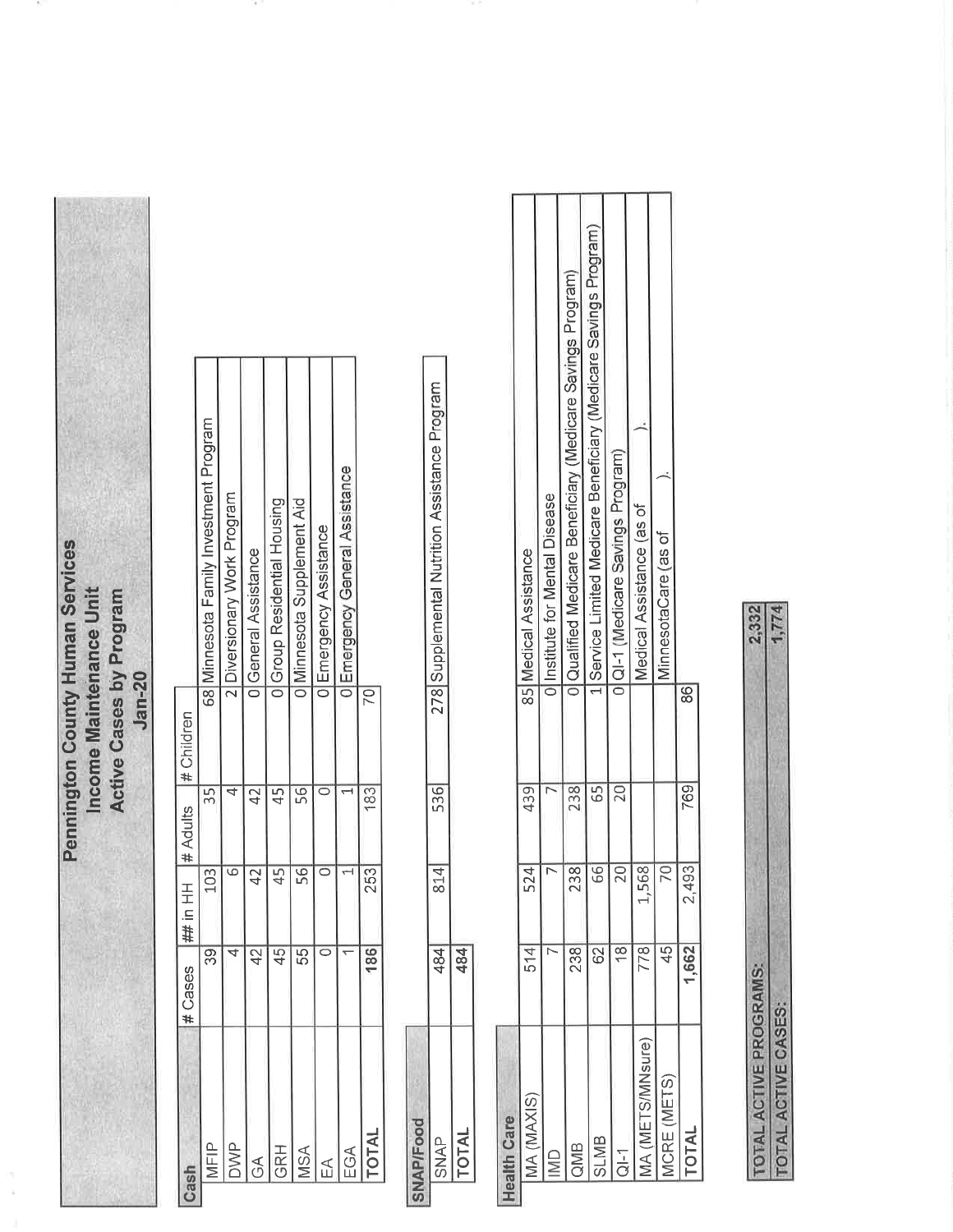Emergency Requests Related to Potential Evictions/Housing and Utilities Emergency Assistance/Emergency General Assistance **Pennington County Human Services** 

January - December 2020

 $\frac{60}{60}$  $60.00$ Dec  $60.00$ \$0.00 Nov  $$0.00]$  $\sqrt{100}$ Oct  $\frac{1000}{10000}$ Sep  $\frac{$0.00}{$0.00}$ Aug  $\frac{$0.00}{00.00}$  $\overline{5}$  $\frac{1000}{1000}$ Jun  $$0.00]$  $\frac{100}{20}$ **May**  $\sqrt{100}$  $$0.00$ Apr  $60.00$  $$0.00]$ Mar Approval Totals per Month  $$0.00]$  $\frac{1}{20.00}$ Feb  $60.00$ **Cumulative Total** Jan  $\mathbb{E}$ 

|       | Jan      |        | lar     | <b>JGY</b> | $\mathbb{R}$            | Jun      | $\overline{5}$ | Aug      | Sep    | Oct      | Nov      | Dec      |
|-------|----------|--------|---------|------------|-------------------------|----------|----------------|----------|--------|----------|----------|----------|
| $\Im$ | \$650.00 | \$0.00 | \$0.00  | \$0.00     | \$0.00                  | \$0.00   | \$0.00         | \$0.00   | \$0.00 | \$0.00   | \$0.00]  | \$0.00   |
|       |          | 650.00 | 3650.00 | 650.00     | <b>GRAN</b><br>>>>>>>>> | \$650.00 | \$650.00       | \$650.00 | 650.00 | \$650.00 | \$650.00 | \$650.00 |